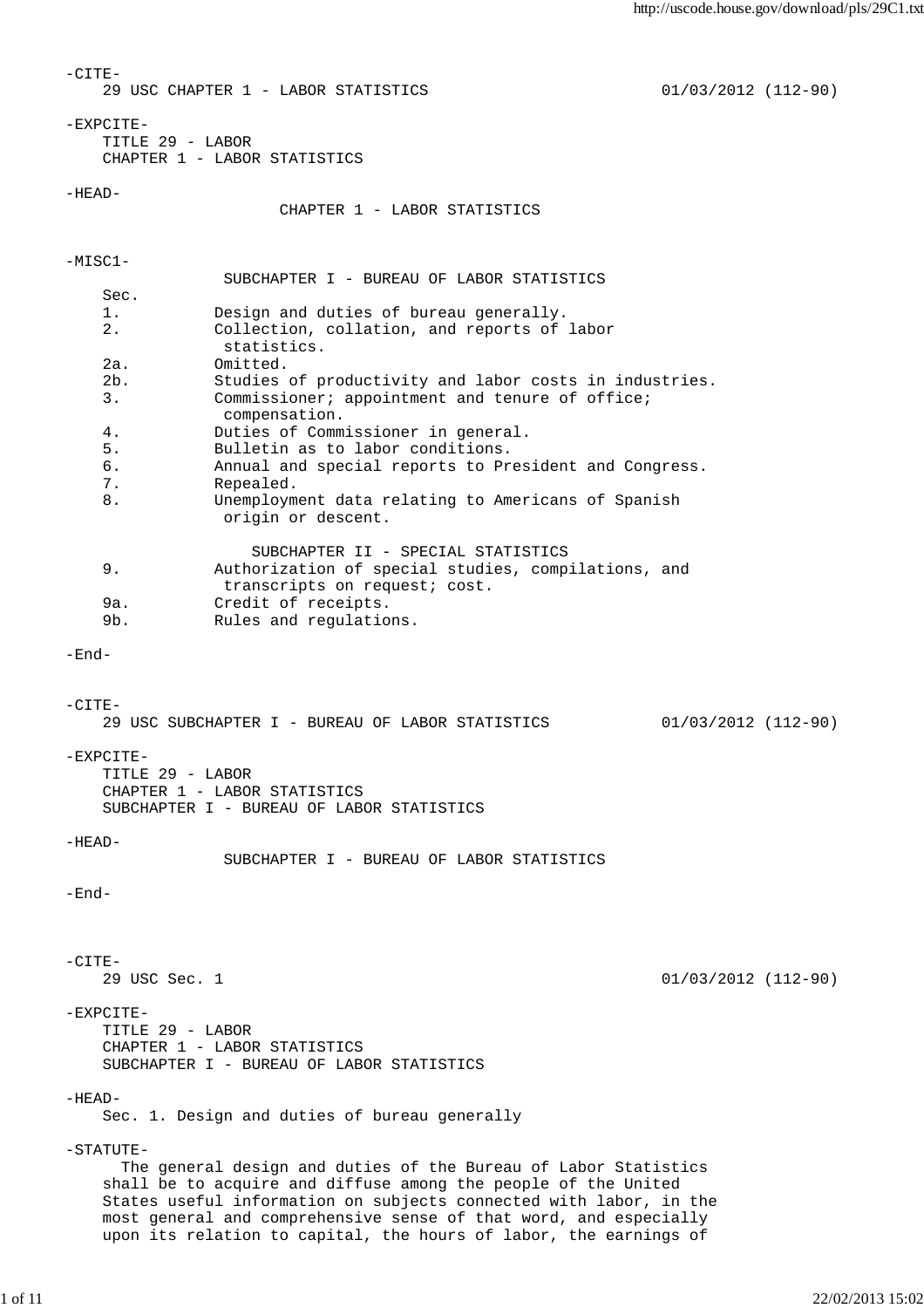laboring men and women, and the means of promoting their material, social, intellectual, and moral prosperity.

# $-SOURE-$

 (June 13, 1888, ch. 389, Sec. 1, 25 Stat. 182; Feb. 14, 1903, ch. 552, Sec. 4, 32 Stat. 826; Mar. 18, 1904, ch. 716, 33 Stat. 136; Mar. 4, 1913, ch. 141, Sec. 3, 37 Stat. 737.)

# $-COD-$

# CODIFICATION

 Act June 27, 1884, created Bureau of Labor in Department of the Interior. Section 1 of act June 13, 1888, created Department of Labor and outlined its general design and duties, and section 9 of that act transferred Bureau of Labor to Department of Labor. Act Feb. 14, 1903, placed Department of Labor under jurisdiction and made it a part of Department of Commerce and Labor. Act Mar. 18, 1904, changed name of Department of Labor to Bureau of Labor in Department of Commerce and Labor. Act Mar. 4, 1913, created Department of Labor and transferred Bureau of Labor from Department of Commerce and Labor to newly created Department of Labor, redesignating such transferred Bureau as Bureau of Labor Statistics.

### -TRANS-

 TRANSFER OF FUNCTIONS For transfer of functions of other officers, employees, and agencies of Department of Labor, with certain exceptions, to Secretary of Labor, with power to delegate, see Reorg. Plan No. 6 of 1950, Secs. 1, 2, 15 F.R. 3174, 64 Stat. 1263, set out in the Appendix to Title 5, Government Organization and Employees.

-End-

 $-CITE-$  29 USC Sec. 2 01/03/2012 (112-90) -EXPCITE- TITLE 29 - LABOR CHAPTER 1 - LABOR STATISTICS SUBCHAPTER I - BUREAU OF LABOR STATISTICS  $-HEAD-$  Sec. 2. Collection, collation, and reports of labor statistics -STATUTE- The Bureau of Labor Statistics, under the direction of the Secretary of Labor, shall collect, collate, and report at least once each year, or oftener if necessary, full and complete statistics of the conditions of labor and the products and distribution of the products of the same, and to this end said Secretary shall have power to employ any or either of the bureaus provided for his department and to rearrange such statistical work,

 and to distribute or consolidate the same as may be deemed desirable in the public interests; and said Secretary shall also have authority to call upon other departments of the Government for statistical data and results obtained by them; and said Secretary of Labor may collate, arrange, and publish such statistical information so obtained in such manner as to him may seem wise.

 The Bureau of Labor Statistics shall also collect, collate, report, and publish at least once each month full and complete statistics of the volume of and changes in employment, as indicated by the number of persons employed, the total wages paid, and the total hours of employment, in the service of the Federal Government, the States and political subdivisions thereof, and in the following industries and their principal branches: (1)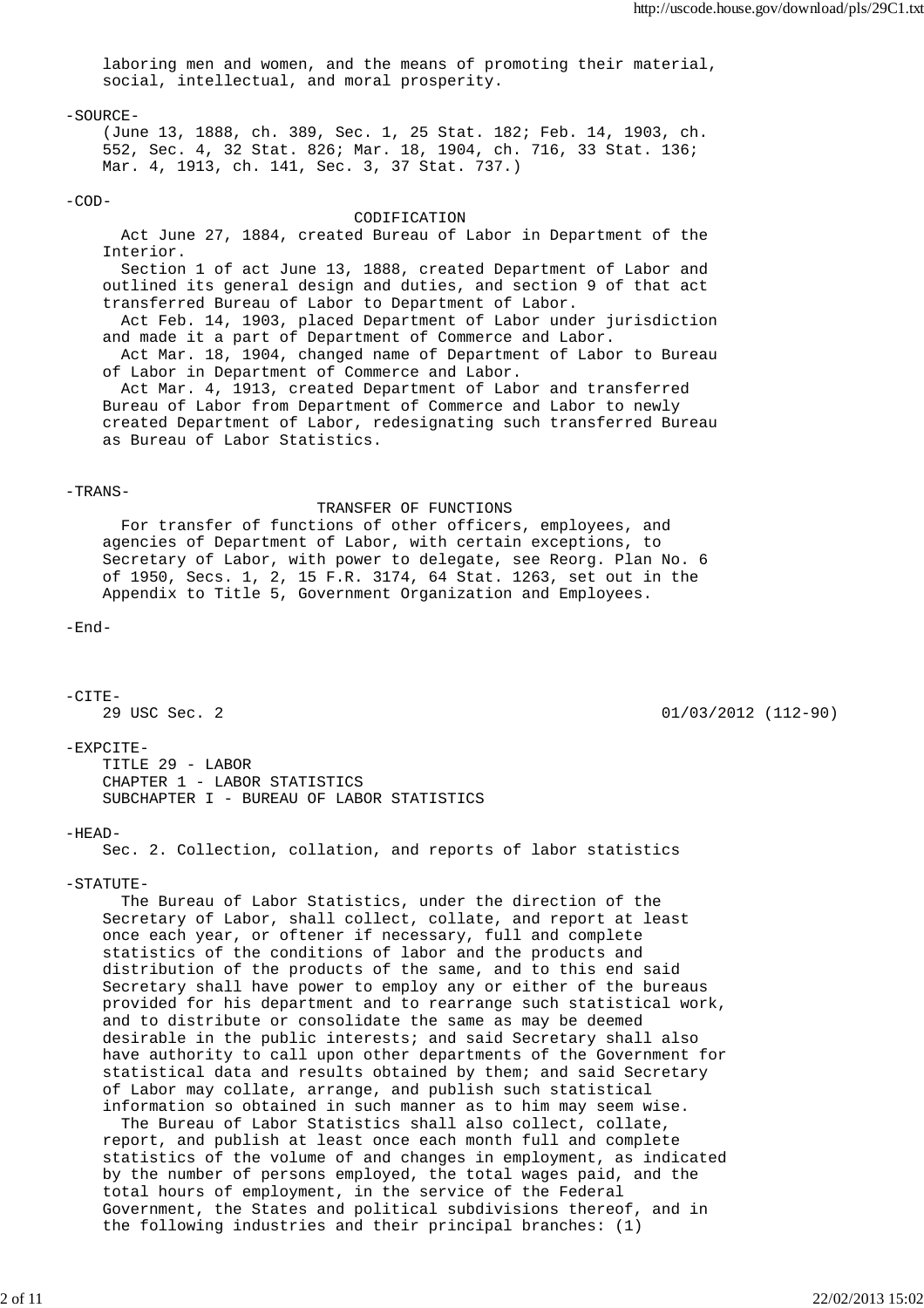Manufacturing; (2) mining, quarrying, and crude petroleum production; (3) building construction; (4) agriculture and lumbering; (5) transportation, communication, and other public utilities; (6) the retail and wholesale trades; and such other industries as the Secretary of Labor may deem it in the public interest to include. Such statistics shall be reported for all such industries and their principal branches throughout the United States and also by States and/or Federal reserve districts and by such smaller geographical subdivisions as the said Secretary may from time to time prescribe. The said Secretary is authorized to arrange with any Federal, State, or municipal bureau or other governmental agency for the collection of such statistics in such manner as he may deem satisfactory, and may assign special agents of the Department of Labor to any such bureau or agency to assist in such collection.

# $-SO$ URCE-

 (Mar. 4, 1913, ch. 141, Sec. 4, 37 Stat. 737; July 7, 1930, ch. 873, 46 Stat. 1019.)

## $-MISC1-$

 AMENDMENTS 1930 - Act July 7, 1930, inserted second par.

#### -TRANS-

 TRANSFER OF FUNCTIONS For transfer of functions of other officers, employees, and agencies of Department of Labor, with certain exceptions, to Secretary of Labor, with power to delegate, see Reorg. Plan No. 6 of 1950, Secs. 1, 2, 15 F.R. 3174, 64 Stat. 1263, set out in the Appendix to Title 5, Government Organization and Employees.

#### $-MISC2-$

 CENSUS DATA ON WOMEN-OWNED BUSINESSES; STUDY AND REPORT For provisions requiring Bureaus of Labor Statistics and the Census to include certain data on women-owned businesses in census reports, and requiring a study and report on the most cost effective and accurate means to gather and present such data, see section 501 of Pub. L. 100-533, set out as a note under section 131 of Title 13, Census.

 CONSUMER PRICE INDEX FOR OLDER AMERICANS Pub. L. 100-175, title I, Sec. 191, Nov. 29, 1987, 101 Stat. 967, provided that: "The Secretary of Labor shall, through the Bureau of Labor Statistics, develop, from existing data sources, a reweighted index of consumer prices which reflects the expenditures for consumption by Americans 62 years of age and older. The Secretary shall furnish to the Congress the index within 180 days after the date of enactment of this Act [Nov. 29, 1987]. The Secretary shall include with the index furnished a report which explains the characteristics of the reweighted index, the research necessary to develop and measure accurately the rate of inflation affecting such Americans, and provides estimates of time and cost required for additional activities necessary to carry out the objectives of this section."

## PRISON STATISTICS REPORT

 Joint Res. June 17, 1940, ch. 389, 54 Stat. 401, authorized Bureau of Labor Statistics to furnish a report to Congress before May 1, 1941, on kind, amount, and value of all goods produced in State and Federal prisons.

 $-$ End $-$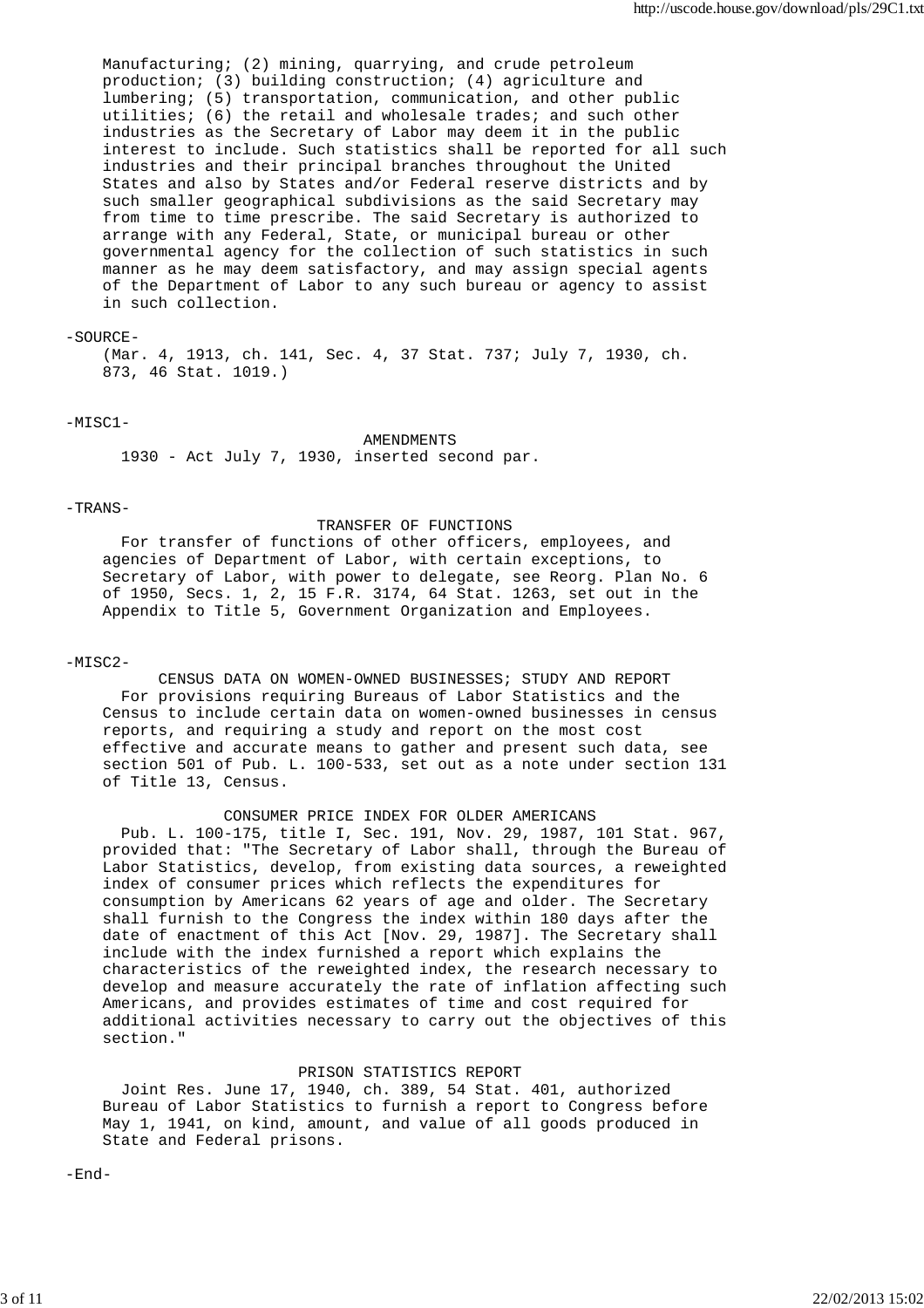$-CTTF-$  29 USC Sec. 2a 01/03/2012 (112-90)  $-$ EXPCITE $-$  TITLE 29 - LABOR CHAPTER 1 - LABOR STATISTICS SUBCHAPTER I - BUREAU OF LABOR STATISTICS -HEAD- Sec. 2a. Omitted -COD- CODIFICATION Section, act Feb. 24, 1927, ch. 189, title IV, 44 Stat. 1222, which related to collection of statistical reports through local special agents, was from an appropriations act for the Departments of State, Justice, the Judiciary, and Departments of Commerce and Labor for the fiscal year ending June 30, 1928, and was not repeated in subsequent appropriation acts. -End- -CITE- 29 USC Sec. 2b 01/03/2012 (112-90)  $-$ EXPCITE- TITLE 29 - LABOR CHAPTER 1 - LABOR STATISTICS SUBCHAPTER I - BUREAU OF LABOR STATISTICS -HEAD- Sec. 2b. Studies of productivity and labor costs in industries  $-STATUTR-$  The Bureau of Labor Statistics of the United States Department of Labor is authorized and directed to make continuing studies of productivity and labor costs in the manufacturing, mining, transportation, distribution, and other industries.  $-SOIIRCH -$  (June 7, 1940, ch. 267, 54 Stat. 249; Aug. 30, 1954, ch. 1076, Sec. 1(27), 68 Stat. 968.)  $-COD-$  CODIFICATION Provision of this section authorizing appropriations of up to \$100,000 for studies by the bureau in the first fiscal year was omitted. -MISC1- AMENDMENTS 1954 - Act Aug. 30, 1954, repealed second par. which required Secretary of Labor to submit annually to Congress reports of findings under this section. -TRANS- TRANSFER OF FUNCTIONS For transfer of functions of other officers, employees, and agencies of Department of Labor, with certain exceptions, to Secretary of Labor, with power to delegate, see Reorg. Plan No. 6 of 1950, Secs. 1, 2, 15 F.R. 3174, 64 Stat. 1263, set out in the Appendix to Title 5, Government Organization and Employees. -End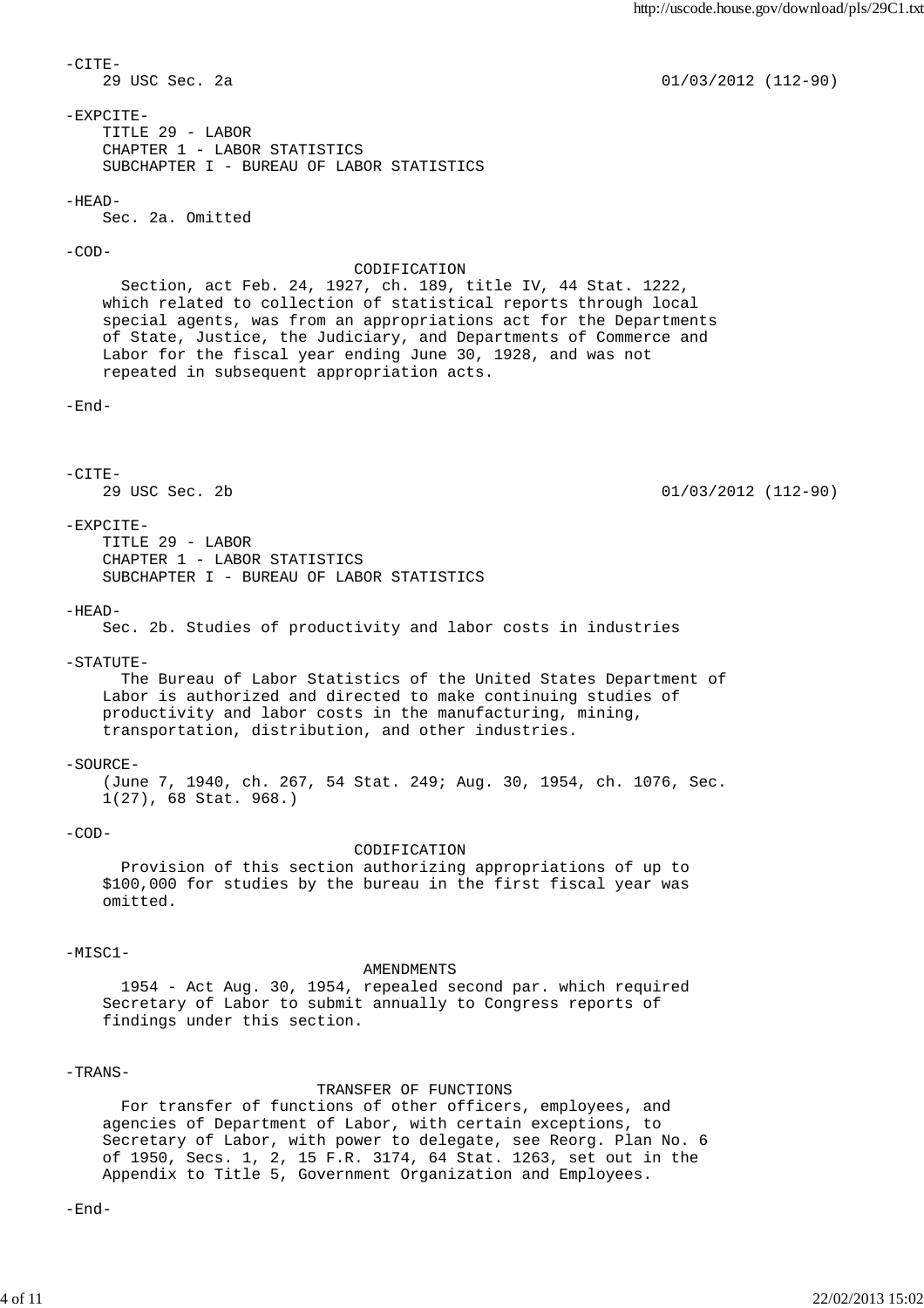$-CTTF-$  29 USC Sec. 3 01/03/2012 (112-90)  $-$ EXPCITE $-$  TITLE 29 - LABOR CHAPTER 1 - LABOR STATISTICS SUBCHAPTER I - BUREAU OF LABOR STATISTICS -HEAD- Sec. 3. Commissioner; appointment and tenure of office; compensation -STATUTE- The Bureau of Labor Statistics shall be under the charge of a Commissioner of Labor Statistics, who shall be appointed by the President, by and with the advice and consent of the Senate; he shall hold his office for four years, unless sooner removed, and shall receive a salary. -SOURCE- (June 27, 1884, ch. 127, 23 Stat. 60; June 13, 1888, ch. 389, Sec. 2, 25 Stat. 182; Mar. 18, 1904, ch. 716, 33 Stat. 136; Mar. 4, 1913, ch. 141, Sec. 3, 37 Stat. 737.)  $-$ COD $-$  CODIFICATION Act June 13, 1888, raised salary from \$3,000 to \$5,000 per annum. Act Mar. 18, 1904, changed name of Department of Labor to Bureau of Labor. Act Mar. 4, 1913, authorized the substitution of "Commissioner of Labor Statistics" and "Bureau of Labor Statistics" for "Commissioner of Labor" and "Bureau of Labor", respectively. Words "of five thousand dollars per annum" at end of section were omitted as superseded by the Classification Acts. See sections 5101 et seq. and 5331 et seq. of Title 5, Government Organization and Employees. -TRANS- TRANSFER OF FUNCTIONS For transfer of functions of other officers, employees, and agencies of Department of Labor, with certain exceptions, to Secretary of Labor, with power to delegate, see Reorg. Plan No. 6 of 1950, Secs. 1, 2, 15 F.R. 3174, 64 Stat. 1263, set out in the Appendix to Title 5, Government Organization and Employees. -End-  $-CTTF-$  29 USC Sec. 4 01/03/2012 (112-90) -EXPCITE-

 TITLE 29 - LABOR CHAPTER 1 - LABOR STATISTICS SUBCHAPTER I - BUREAU OF LABOR STATISTICS

## -HEAD-

Sec. 4. Duties of Commissioner in general

-STATUTE-

 It shall be the duty of the Commissioner of Labor Statistics to ascertain the effect of the customs laws, and the effect thereon of the state of the currency, in the United States, on the agricultural industry, especially as to its effect on mortgage indebtedness of farmers. He shall also establish a system of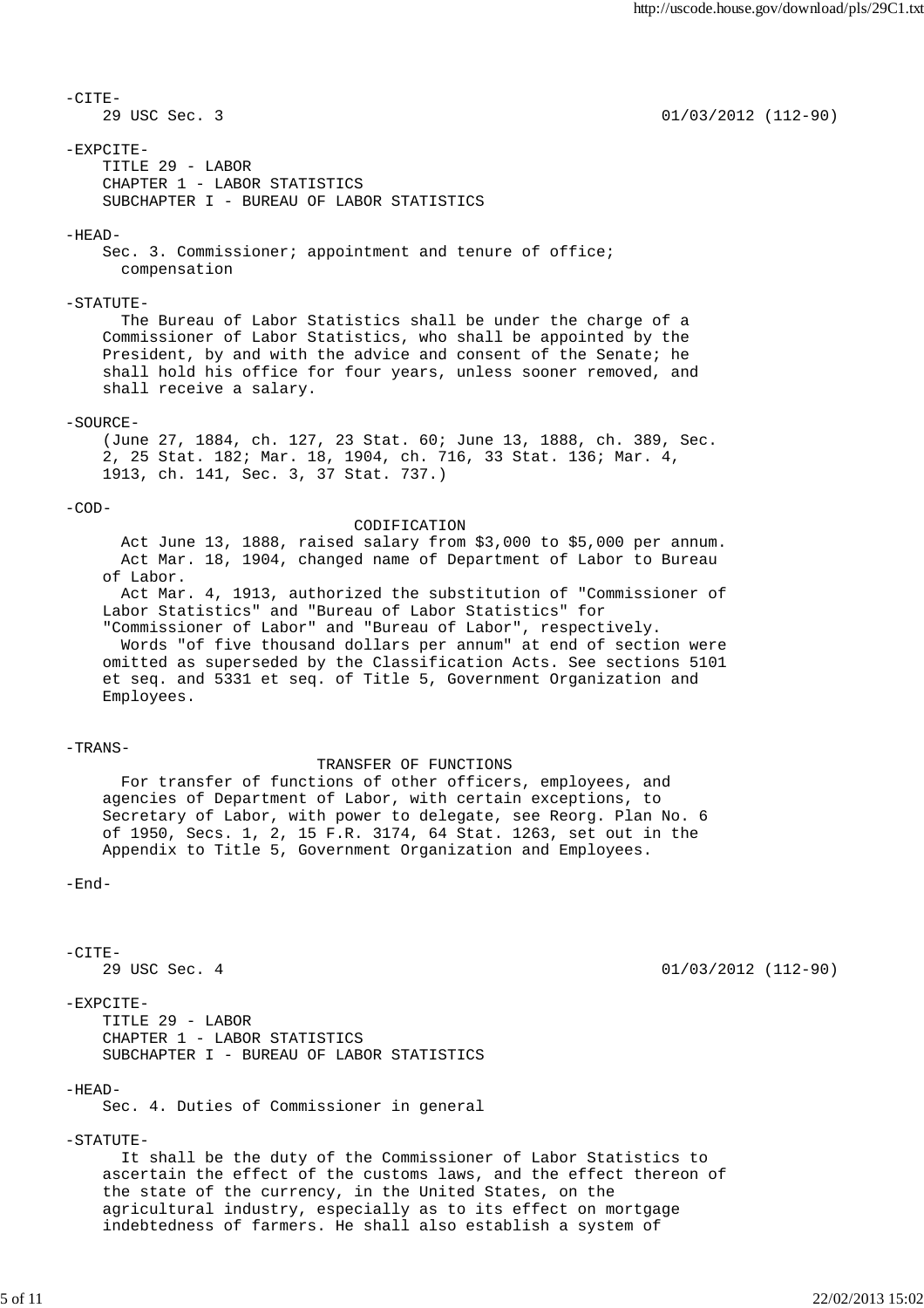reports by which, at intervals of not less than two years, he can report the general condition, so far as production is concerned, of the leading industries of the country. He is also specially charged to investigate the causes of, and facts relating to, all controversies and disputes between employers and employees as they may occur, and which may tend to interfere with the welfare of the people of the different States. He shall also obtain such information upon the various subjects committed to him as he may deem desirable from different foreign nations, and what, if any, convict-made goods are imported into this country, and if so from whence.

# -SOURCE-

 (June 13, 1888, ch. 389, Sec. 7, 25 Stat. 183; Aug. 23, 1912, ch. 350, Sec. 1, 37 Stat. 407; Mar. 4, 1913, ch. 141, Sec. 3, 37 Stat. 737; May 29, 1928, ch. 901, Sec. 1(110), (111), 45 Stat. 994.)

## -COD-

# CODIFICATION

 Section is from act June 13, 1888. Act June 13, 1888, also contained other provisions relating to duties of former Commissioner of Labor to ascertain cost of producing, in leading countries, articles dutiable in United States, comparative cost of living, etc., which have been omitted from this section because of act Aug. 23, 1912, transferring those duties to Bureau of Foreign and Domestic Commerce.

 Act Aug. 23, 1912, transferred the duty of former Commissioner of Labor to ascertain the cost of producing, in leading countries, articles dutiable in the United States, the profits of the manufacturers and producers of such articles, the comparative cost of such articles, comparative cost of living in such countries, what articles are controlled by trusts and the effect they have on prices and production, to the Bureau of Foreign and Domestic Commerce. Text of said act is set out as section 172 of Title 15, Commerce and Trade.

 Act Mar. 4, 1913, authorized the substitution of "Commissioner of Labor Statistics" for "Commissioner of Labor".

-MISC1-

#### AMENDMENTS

 1928 - Act May 29, 1928, repealed provisions requiring reports to Congress on investigations required by this section, and is authority for omission of "and report as to" after "ascertain" in first sentence and "and report thereon to Congress" at end of third sentence relating to information from foreign nations, and convict made goods.

### -TRANS-

### TRANSFER OF FUNCTIONS

 For transfer of functions of other officers, employees, and agencies of Department of Labor, with certain exceptions, to Secretary of Labor, with power to delegate, see Reorg. Plan No. 6 of 1950, Secs. 1, 2, 15 F.R. 3174, 64 Stat. 1263, set out in the Appendix to Title 5, Government Organization and Employees.

 $-$ End $-$ 

 $-CITE-$ 

-EXPCITE- TITLE 29 - LABOR CHAPTER 1 - LABOR STATISTICS SUBCHAPTER I - BUREAU OF LABOR STATISTICS

29 USC Sec. 5 01/03/2012 (112-90)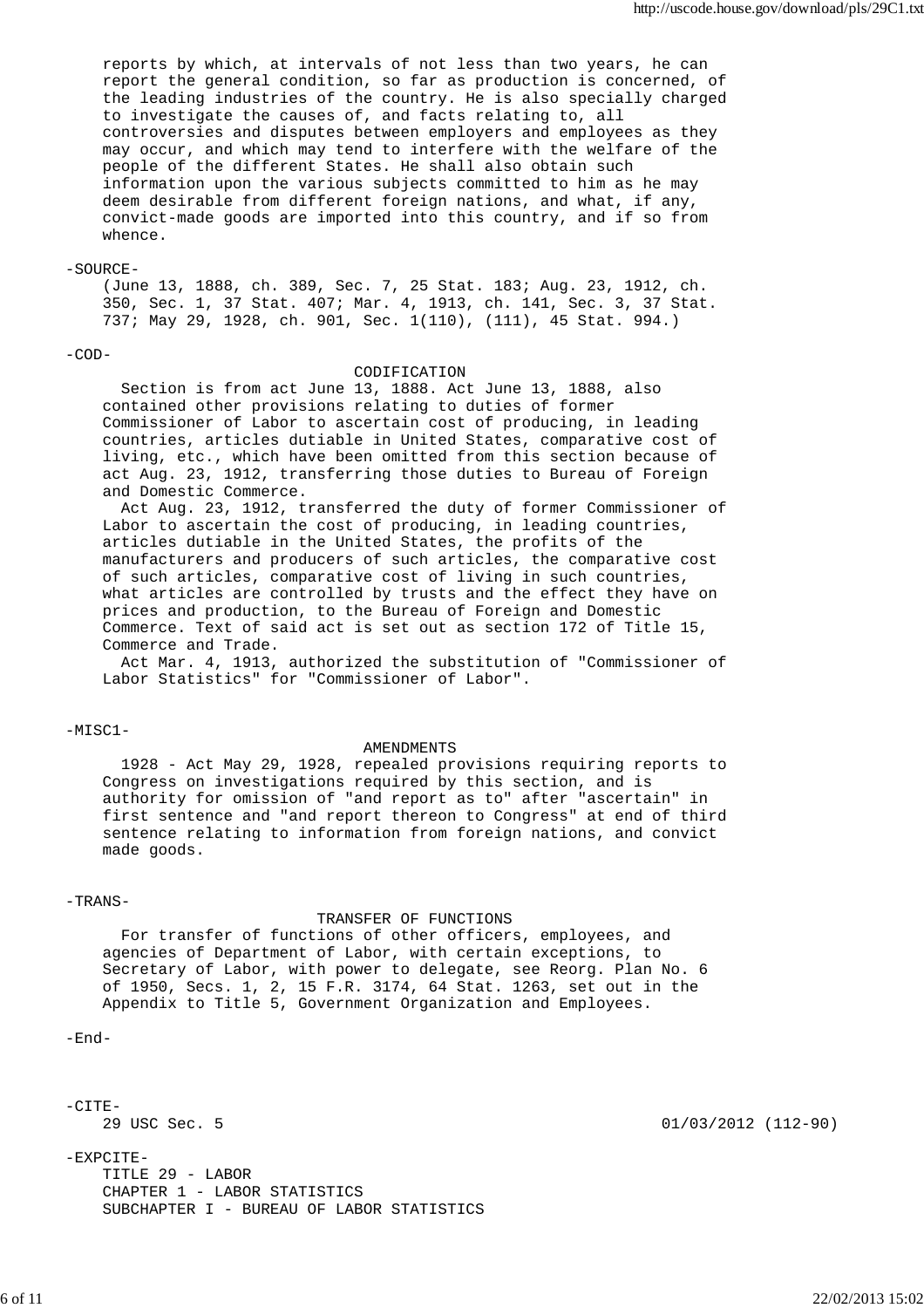$-HERAD-$  Sec. 5. Bulletin as to labor conditions  $-STATUTR-$  The Commissioner of Labor Statistics is authorized to prepare and publish a bulletin of the Bureau of Labor Statistics, as to the condition of labor in this and other countries, condensations of State and foreign labor reports, facts as to conditions of employment, and such other facts as may be deemed of value to the industrial interests of the country. -SOURCE- (Mar. 2, 1895, ch. 177, Sec. 1, 28 Stat. 805; Mar. 18, 1904, ch. 716, 33 Stat. 136; Mar. 4, 1913, ch. 141, Sec. 3, 37 Stat. 737.)  $-$ COD $-$  CODIFICATION Provision of act Mar. 2, 1895, as to printing of the bulletin for distribution is covered by section 1324 of Title 44, Public Printing and Documents. Act Mar. 18, 1904, changed name of Department of Labor to Bureau of Labor. Act Mar. 4, 1913, authorized substitution of "Commissioner of Labor Statistics" and "Bureau of Labor Statistics" for "Commissioner of Labor" and "Bureau of Labor", respectively. -TRANS- TRANSFER OF FUNCTIONS For transfer of functions of other officers, employees, and agencies of Department of Labor, with certain exceptions, to Secretary of Labor, with power to delegate, see Reorg. Plan No. 6 of 1950, Secs. 1, 2, 15 F.R. 3174, 64 Stat. 1263, set out in the Appendix to Title 5, Government Organization and Employees. -MISC1- STATISTICS OF CITIES Commissioner authorized to compile, as part of bulletin of Department, an abstract of main features of official statistics of cities having over 30,000 population, by a provision of act July 1, 1898, ch. 546, Sec. 1, 30 Stat. 648.  $-$ End $-CTTF-$  29 USC Sec. 6 01/03/2012 (112-90) -EXPCITE- TITLE 29 - LABOR CHAPTER 1 - LABOR STATISTICS SUBCHAPTER I - BUREAU OF LABOR STATISTICS  $-HEAD-$  Sec. 6. Annual and special reports to President and Congress -STATUTE- The Commissioner of Labor Statistics shall annually make a report in writing to the President and Congress, of the information collected and collated by him, and containing such recommendations as he may deem calculated to promote the efficiency of the department. He is also authorized to make special reports on particular subjects whenever required to do so by the President or either House of Congress, or when he shall think the subjects in

 his charge require it. He shall, on or before the 15th day of March in each year, make a report in detail to Congress of all moneys expended under his direction during the preceding fiscal year.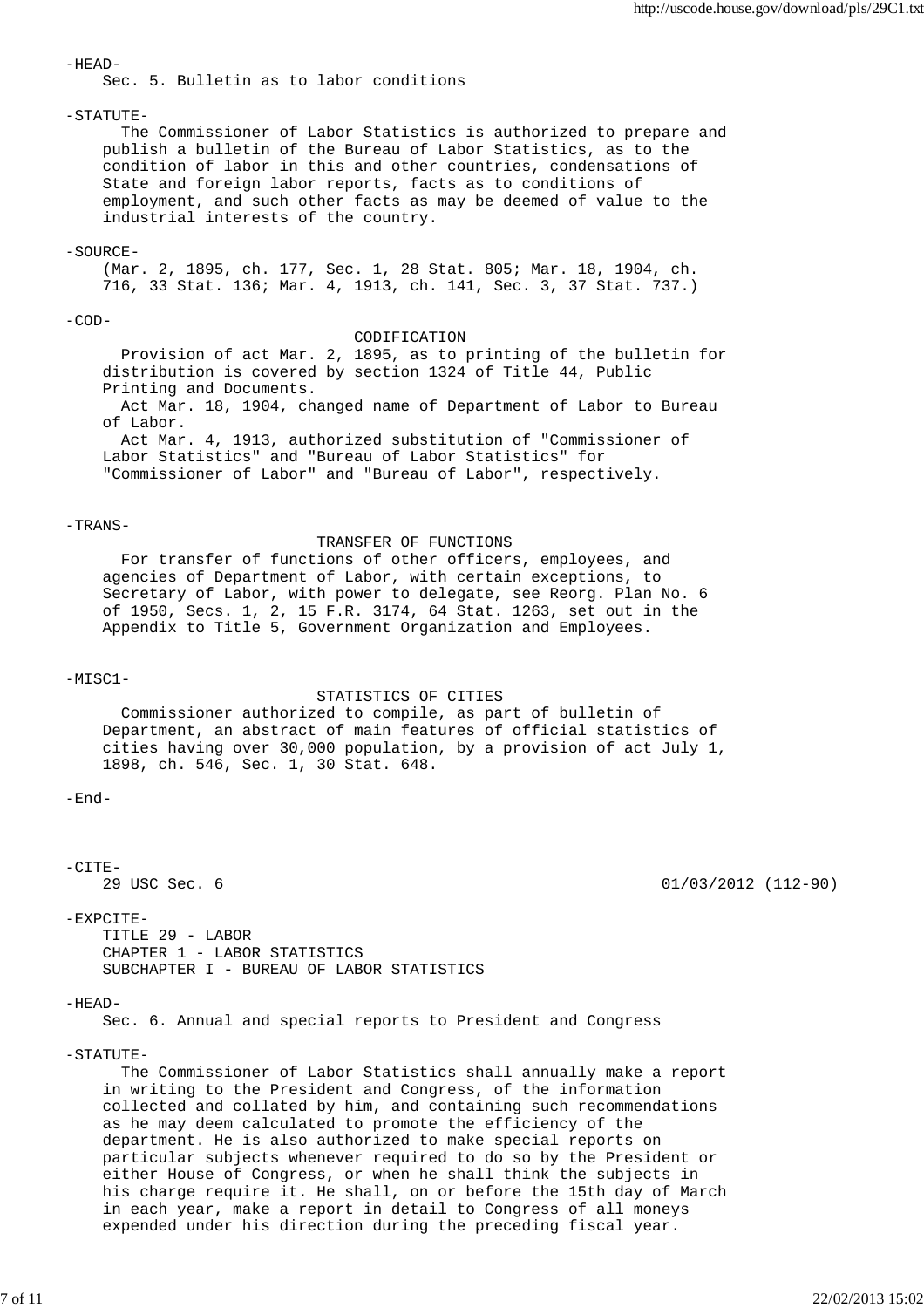-SOURCE- (June 13, 1888, ch. 389, Sec. 8, 25 Stat. 183; Mar. 4, 1913, ch. 141, Sec. 3, 37 Stat. 737; Pub. L. 94-273, Sec. 5(3), Apr. 21, 1976, 90 Stat. 377.)

 $-COD-$ 

 CODIFICATION Act Mar. 4, 1913, authorized substitution of "Commissioner of Labor Statistics" for "Commissioner of Labor".

## $-MTSC1-$

### AMENDMENTS

1976 - Pub. L. 94-273 substituted "March" for "December".

## TERMINATION OF REPORTING REQUIREMENTS

 For termination, effective May 15, 2000, of provisions in this section requiring the Commissioner of Labor Statistics, on or before March 15 each year, to report to Congress on all moneys expended under the Commissioner's direction, see section 3003 of Pub. L. 104-66, as amended, set out as a note under section 1113 of Title 31, Money and Finance, and page 124 of House Document No. 103- 7.

## -TRANS-

 TRANSFER OF FUNCTIONS For transfer of functions of other officers, employees, and agencies of Department of Labor, with certain exceptions, to Secretary of Labor, with power to delegate, see Reorg. Plan No. 6 of 1950, Secs. 1, 2, 15 F.R. 174, 64 Stat. 1263, set out in the Appendix to Title 5, Government Organization and Employees.

-End-

```
-CITE- 29 USC Sec. 7 01/03/2012 (112-90)
-EXPCITE-
    TITLE 29 - LABOR
    CHAPTER 1 - LABOR STATISTICS
    SUBCHAPTER I - BUREAU OF LABOR STATISTICS
-HEAD-
    Sec. 7. Repealed.
-MTSC1- Sec. 7. Repealed. Pub. L. 86-3, Secs. 15, 23, Mar. 18, 1959, 73
      Stat. 11, 13; Pub. L. 96-470, title I, Sec. 110, Oct. 19, 1980,
      94 Stat. 2239.
      Section, acts Apr. 30, 1900, ch. 339, Sec. 76, 31 Stat. 155; Apr.
    8, 1904, ch. 948, 33 Stat. 164; Mar. 4, 1913, ch. 141, Sec. 3, 37
    Stat. 737, directed United States Commissioner of Labor Statistics
    to assemble and report on statistical details relating to all
    departments of labor in Territory of Hawaii.
-End--CITE-
    29 USC Sec. 8 01/03/2012 (112-90)
-EXPCITE-
    TITLE 29 - LABOR
    CHAPTER 1 - LABOR STATISTICS
```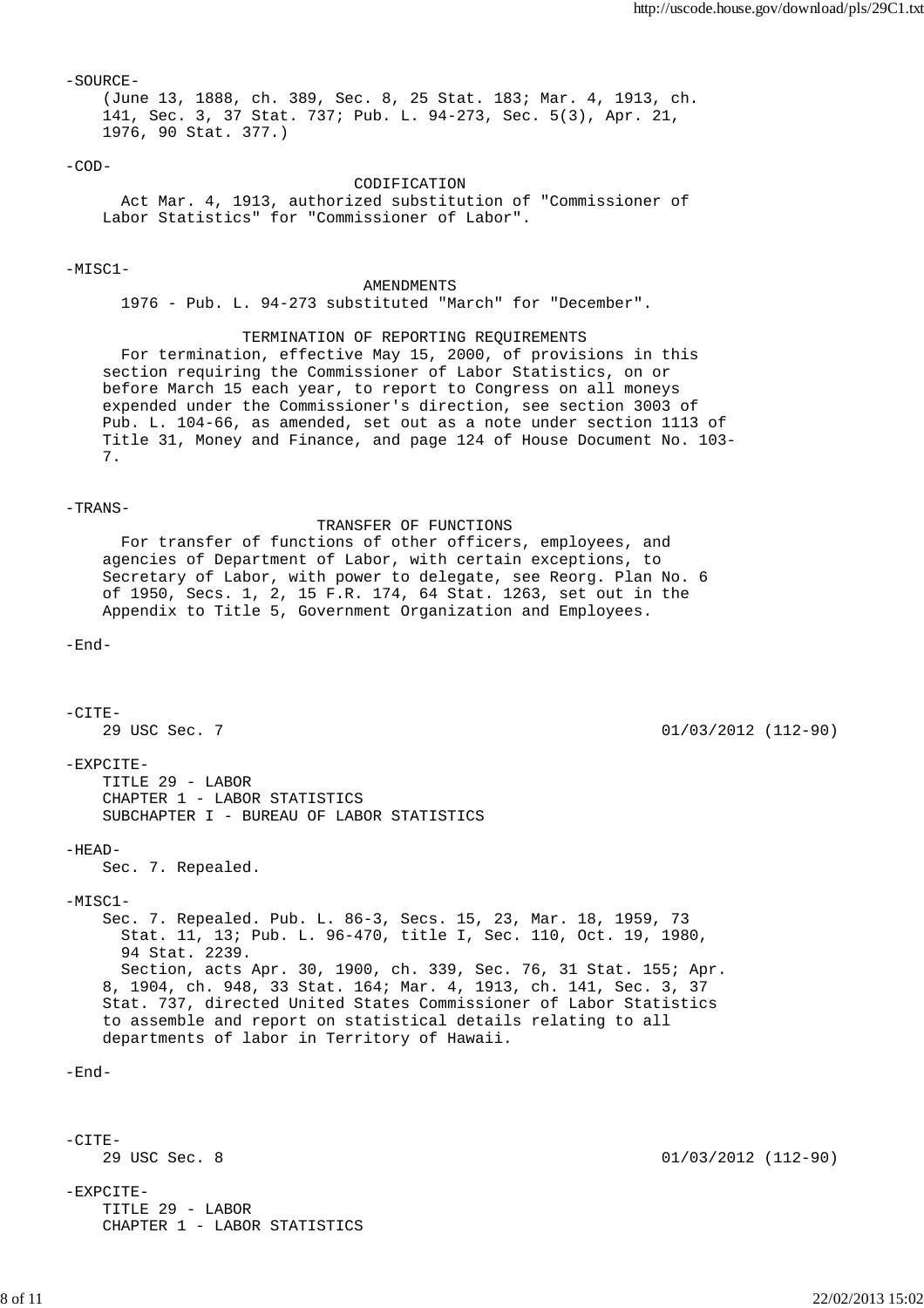SUBCHAPTER I - BUREAU OF LABOR STATISTICS  $-HEAD-$  Sec. 8. Unemployment data relating to Americans of Spanish origin or descent  $-STATUTR-$  The Department of Labor, in cooperation with the Department of Commerce, shall develop methods for improving and expanding the collection, analysis, and publication of unemployment data relating to Americans of Spanish origin or descent.  $-SOIIRCR-$  (Pub. L. 94-311, Sec. 1, June 16, 1976, 90 Stat. 688.) -End-  $-CTTR-$  29 USC SUBCHAPTER II - SPECIAL STATISTICS 01/03/2012 (112-90) -EXPCITE- TITLE 29 - LABOR CHAPTER 1 - LABOR STATISTICS SUBCHAPTER II - SPECIAL STATISTICS  $-HEAD-$  SUBCHAPTER II - SPECIAL STATISTICS  $-$ End $-CITE-$  29 USC Sec. 9 01/03/2012 (112-90) -EXPCITE- TITLE 29 - LABOR CHAPTER 1 - LABOR STATISTICS SUBCHAPTER II - SPECIAL STATISTICS  $-HEAD-$  Sec. 9. Authorization of special studies, compilations, and transcripts on request; cost -STATUTE- The Department of Labor is authorized, within the discretion of the Secretary of Labor, upon the written request of any person, to make special statistical studies relating to employment, hours of work, wages, and other conditions of employment; to prepare from its records special statistical compilations; and to furnish transcripts of its studies, tables, and other records, upon the payment of the actual cost of such work by the person requesting it. -SOURCE- (Apr. 13, 1934, ch. 118, Sec. 1, 48 Stat. 582; Apr. 11, 1935, ch. 59, 49 Stat. 154; June 15, 1937, ch. 349, 50 Stat. 259; Apr. 15, 1939, ch. 71, 53 Stat. 581.) -COD- CODIFICATION This section and sections 9a and 9b of this title comprised sections 1 to 3 of act Apr. 13, 1934. Section 4 of that act provided as follows: "This Act shall cease to be effective one year after the date of its enactment." The act was temporarily extended by acts Apr. 11, 1935, and June 15, 1937, and was made permanent by act Apr. 15, 1939.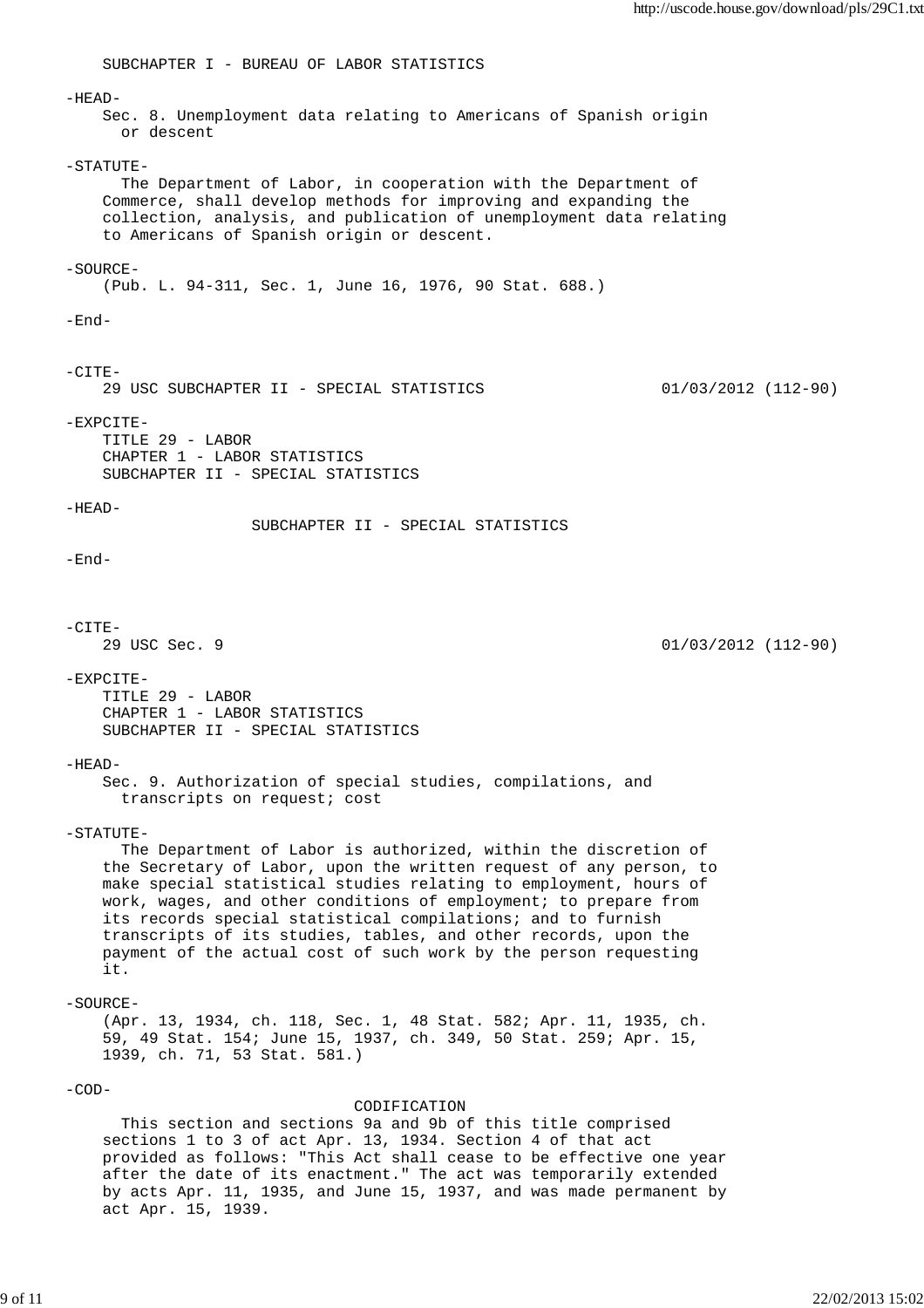```
-End-
```
 $-CTT$ F- 29 USC Sec. 9a 01/03/2012 (112-90) -EXPCITE- TITLE 29 - LABOR CHAPTER 1 - LABOR STATISTICS SUBCHAPTER II - SPECIAL STATISTICS  $-HERAD-$  Sec. 9a. Credit of receipts  $-STATUTR-$  All moneys hereinafter (!1) received by the Department of Labor in payment of the cost of such work shall be deposited to the credit of the appropriation of that bureau, service, office, division, or other agency of the Department of Labor which supervised such work, and may be used, in the discretion of the Secretary of Labor, and notwithstanding any other provision of law, for the ordinary expenses of such agency and/or to secure the special services of persons who are neither officers nor employees of the United States.  $-SOURE-$  (Apr. 13, 1934, ch. 118, Sec. 2, 48 Stat. 582; Apr. 11, 1935, ch. 59, 49 Stat. 154; June 15, 1937, ch. 349, 50 Stat. 259; Apr. 15, 1939, ch. 71, 53 Stat. 581.)  $-COD-$  CODIFICATION This section and sections 9 and 9b of this title comprised sections 1 to 3 of act Apr. 13, 1934, which were to terminate one year after Apr. 13, 1934, pursuant to section 4 of act Apr. 13, 1934, set out as a Codification note under section 9 of this title. Such sections were temporarily extended by acts Apr. 11, 1935, and June 15, 1937, and were made permanent by act Apr. 15, 1939.  $-FOOTNOTE-$  (!1) So in original. Probably should be "hereafter".  $-$ End $-CTTF-$  29 USC Sec. 9b 01/03/2012 (112-90) -EXPCITE- TITLE 29 - LABOR CHAPTER 1 - LABOR STATISTICS SUBCHAPTER II - SPECIAL STATISTICS  $-HEAD-$  Sec. 9b. Rules and regulations -STATUTE- The Secretary of Labor shall prescribe rules and regulations for the enforcement of sections 9 and 9a of this title. -SOURCE- (Apr. 13, 1934, ch. 118, Sec. 3, 48 Stat. 583; Apr. 11, 1935, ch. 59, 49 Stat. 154; June 15, 1937, ch. 349, 50 Stat. 259; Apr. 15, 1939, ch. 71, 53 Stat. 581; Aug. 7, 1946, ch. 770, Sec. 1(16), 60 Stat. 867.)